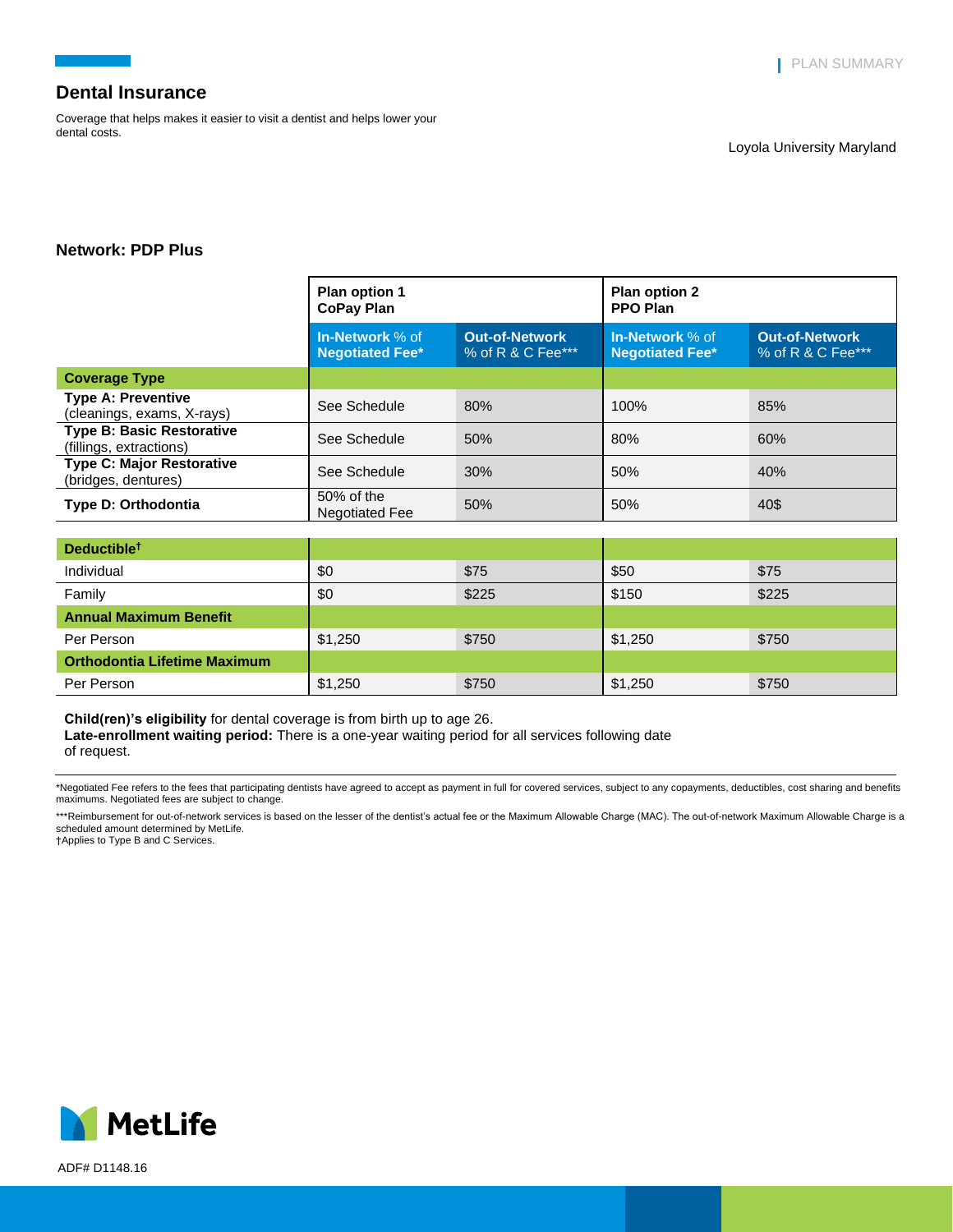## **List of Primary Covered Services & Limitations**

The service categories and plan limitations shown represent an overview of your Plan Benefits. This document presents the majority of services within each category, but is not a complete description of the Plan.

| <b>Plan Type</b>                                    | <b>Plan Option 1: CoPay Plan</b><br><b>How Many/How Often</b>                                                                                                        | <b>Plan Option 2: PPO Plan</b><br><b>How Many/How Often</b>                                                                                                                                                                                                                   |
|-----------------------------------------------------|----------------------------------------------------------------------------------------------------------------------------------------------------------------------|-------------------------------------------------------------------------------------------------------------------------------------------------------------------------------------------------------------------------------------------------------------------------------|
| <b>Type A - Preventive</b>                          |                                                                                                                                                                      |                                                                                                                                                                                                                                                                               |
| Prophylaxis (cleanings)                             | Two per calendar year                                                                                                                                                | Two per calendar year                                                                                                                                                                                                                                                         |
| <b>Oral Examinations</b>                            | Two exams per calendar year                                                                                                                                          | Two exams per calendar year                                                                                                                                                                                                                                                   |
| <b>Topical Fluoride Applications</b>                | One fluoride treatment per calendar<br>year for dependent children up to<br>his/her 14th birthday                                                                    | One fluoride treatment per calendar<br>year for dependent children up to<br>his/her 14th birthday                                                                                                                                                                             |
| X-rays                                              | • Full mouth X-rays; one per 60 months<br>• Bitewings X-rays; one set per calendar<br>year for adults; one set per 6 months for<br>children                          | • Full mouth X-rays; one per 60 months<br>• Bitewing X-rays; one set per calendar<br>year for adults; one set per 6 months for<br>children                                                                                                                                    |
| <b>Space Maintainers</b>                            | Space maintainers for dependent children<br>up to his/her 19 <sup>th</sup> birthday.                                                                                 | Space maintainers for dependent children<br>up to his/her 19 <sup>th</sup> birthday.                                                                                                                                                                                          |
| Sealants                                            | N/A                                                                                                                                                                  | One application of sealant material every<br>60 months for each non-restored, non-<br>decayed 1st and 2nd molar of a<br>dependent child up to his/her 19th<br>birthday                                                                                                        |
| <b>Type B - Basic Restorative</b>                   |                                                                                                                                                                      |                                                                                                                                                                                                                                                                               |
| Fillings                                            |                                                                                                                                                                      |                                                                                                                                                                                                                                                                               |
| <b>Simple Extractions</b>                           | N/A                                                                                                                                                                  |                                                                                                                                                                                                                                                                               |
| Crown, Denture and Bridge Repair/<br>Recementations | N/A                                                                                                                                                                  |                                                                                                                                                                                                                                                                               |
| <b>Oral Surgery</b>                                 | N/A                                                                                                                                                                  |                                                                                                                                                                                                                                                                               |
| Endodontics                                         | N/A                                                                                                                                                                  | Root canal treatment limited to once per<br>tooth per 24 months                                                                                                                                                                                                               |
| General Anesthesia                                  | N/A                                                                                                                                                                  | When dentally necessary in connection<br>with oral surgery, extractions or other<br>covered dental services                                                                                                                                                                   |
| Periodontics                                        | • Periodontal scaling and root planning -<br>• Periodontal surgery - N/A<br>• Total number of periodontal<br>maintenance treatments and<br>prophylaxis - N/A         | • Periodontal scaling and root planing<br>once per quadrant, every 24 months<br>· Periodontal surgery once per quadrant,<br>every 36 months<br>• Total number of periodontal<br>maintenance treatments and<br>prophylaxis cannot exceed four<br>treatments in a calendar year |
| Sealants                                            | One application of sealant material every<br>5 years for each non-restored, non-<br>decayed 1st and 2nd molar of a<br>dependent child up to his/her 19th<br>birthday | N/A                                                                                                                                                                                                                                                                           |
| <b>Type C - Major Restorative</b>                   |                                                                                                                                                                      |                                                                                                                                                                                                                                                                               |

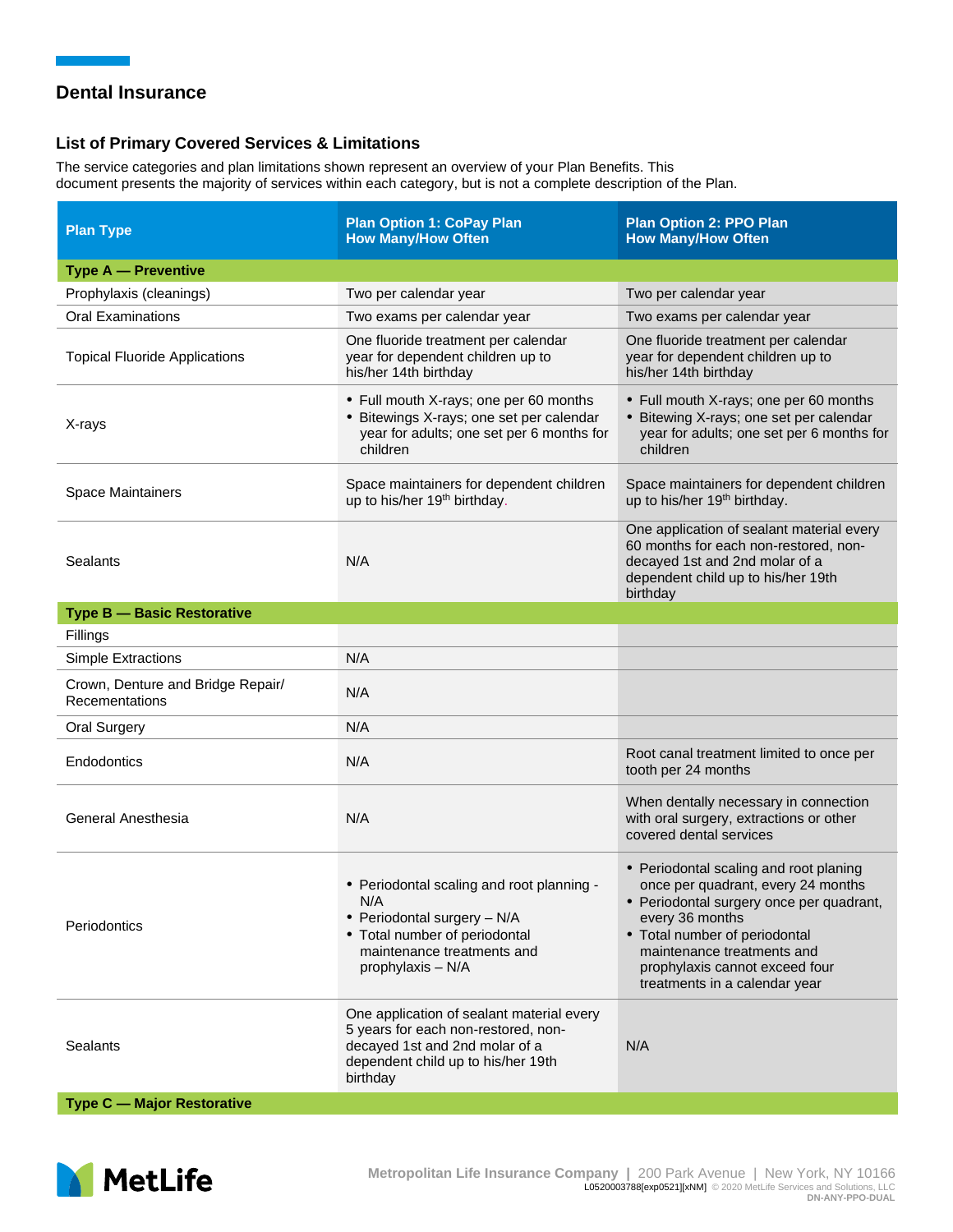| <b>Simple Extractions</b>                           |                                                                                                                                                                                                                                                                                                                                                                                                                                                                                                                                     | N/A                                                                                                                                                                                                                                                                                                                                                                                                                                                                                                                                  |
|-----------------------------------------------------|-------------------------------------------------------------------------------------------------------------------------------------------------------------------------------------------------------------------------------------------------------------------------------------------------------------------------------------------------------------------------------------------------------------------------------------------------------------------------------------------------------------------------------------|--------------------------------------------------------------------------------------------------------------------------------------------------------------------------------------------------------------------------------------------------------------------------------------------------------------------------------------------------------------------------------------------------------------------------------------------------------------------------------------------------------------------------------------|
| Crown, Denture and Bridge Repair/<br>Recementations |                                                                                                                                                                                                                                                                                                                                                                                                                                                                                                                                     | N/A                                                                                                                                                                                                                                                                                                                                                                                                                                                                                                                                  |
| <b>Oral Surgery</b>                                 |                                                                                                                                                                                                                                                                                                                                                                                                                                                                                                                                     | N/A                                                                                                                                                                                                                                                                                                                                                                                                                                                                                                                                  |
| Implants                                            | Replacement once every 60 months                                                                                                                                                                                                                                                                                                                                                                                                                                                                                                    | Replacement once every 60 months                                                                                                                                                                                                                                                                                                                                                                                                                                                                                                     |
|                                                     | • Initial placement to replace one or<br>more natural teeth, which are lost<br>while covered by the plan                                                                                                                                                                                                                                                                                                                                                                                                                            | • Initial placement to replace one or<br>more natural teeth, which are lost<br>while covered by the plan                                                                                                                                                                                                                                                                                                                                                                                                                             |
| <b>Bridges and Dentures</b>                         | • Dentures and bridgework replacement;<br>one every 5 years                                                                                                                                                                                                                                                                                                                                                                                                                                                                         | • Dentures and bridgework replacement;<br>one every 5 years                                                                                                                                                                                                                                                                                                                                                                                                                                                                          |
|                                                     | • Replacement of an existing<br>temporary full denture if the temporary<br>denture cannot be repaired and the<br>permanent denture is installed within<br>12 months after the temporary denture<br>was installed                                                                                                                                                                                                                                                                                                                    | • Replacement of an existing<br>temporary full denture if the temporary<br>denture cannot be repaired and the<br>permanent denture is installed within<br>12 months after the temporary denture<br>was installed                                                                                                                                                                                                                                                                                                                     |
| Crowns, Inlays and Onlays                           | Replacement once every 60 months                                                                                                                                                                                                                                                                                                                                                                                                                                                                                                    | Replacement once every 60 months                                                                                                                                                                                                                                                                                                                                                                                                                                                                                                     |
| Endodontics                                         | Root canal treatment limited to once per<br>tooth per 24 months                                                                                                                                                                                                                                                                                                                                                                                                                                                                     | N/A                                                                                                                                                                                                                                                                                                                                                                                                                                                                                                                                  |
| General Anesthesia                                  | When dentally necessary in connection<br>with oral surgery, extractions or other<br>covered dental services                                                                                                                                                                                                                                                                                                                                                                                                                         | N/A                                                                                                                                                                                                                                                                                                                                                                                                                                                                                                                                  |
| Periodontics                                        | • Periodontal scaling and root planing<br>once per quadrant, every 24 months<br>• Periodontal surgery once per quadrant,<br>every 36 months<br>• Total number of periodontal<br>maintenance treatments and<br>prophylaxis cannot exceed four<br>treatments in a calendar year                                                                                                                                                                                                                                                       | • Periodontal scaling and root planning -<br>N/A<br>• Periodontal surgery - N/A<br>• Total number of periodontal<br>maintenance treatments and<br>prophylaxis - N/A                                                                                                                                                                                                                                                                                                                                                                  |
| Type D - Orthodontia                                |                                                                                                                                                                                                                                                                                                                                                                                                                                                                                                                                     |                                                                                                                                                                                                                                                                                                                                                                                                                                                                                                                                      |
|                                                     | • Your children, up to age 26, are<br>covered while Dental insurance is in<br>effect<br>• All dental procedures performed in<br>connection with orthodontic treatment<br>are payable as Orthodontia<br>• Payments are on a repetitive basis<br>• 20% of the Orthodontia Lifetime<br>Maximum will be considered at initial<br>placement of the appliance and paid<br>based on the plan benefit's coinsurance<br>level for Orthodontia as defined in the<br>plan summary<br>• Orthodontic benefits end at cancellation<br>of coverage | • Your children, up to age 26, are<br>covered while Dental insurance is in<br>effect.<br>• All dental procedures performed in<br>connection with orthodontic treatment<br>are payable as Orthodontia<br>• Payments are on a repetitive basis<br>• 20% of the Orthodontia Lifetime<br>Maximum will be considered at initial<br>placement of the appliance and paid<br>based on the plan benefit's coinsurance<br>level for Orthodontia as defined in the<br>plan summary<br>• Orthodontic benefits end at cancellation<br>of coverage |

The service categories and plan limitations shown above represent an overview of your plan benefits. This document presents the majority of services within each category, but is not a complete description of the plan.

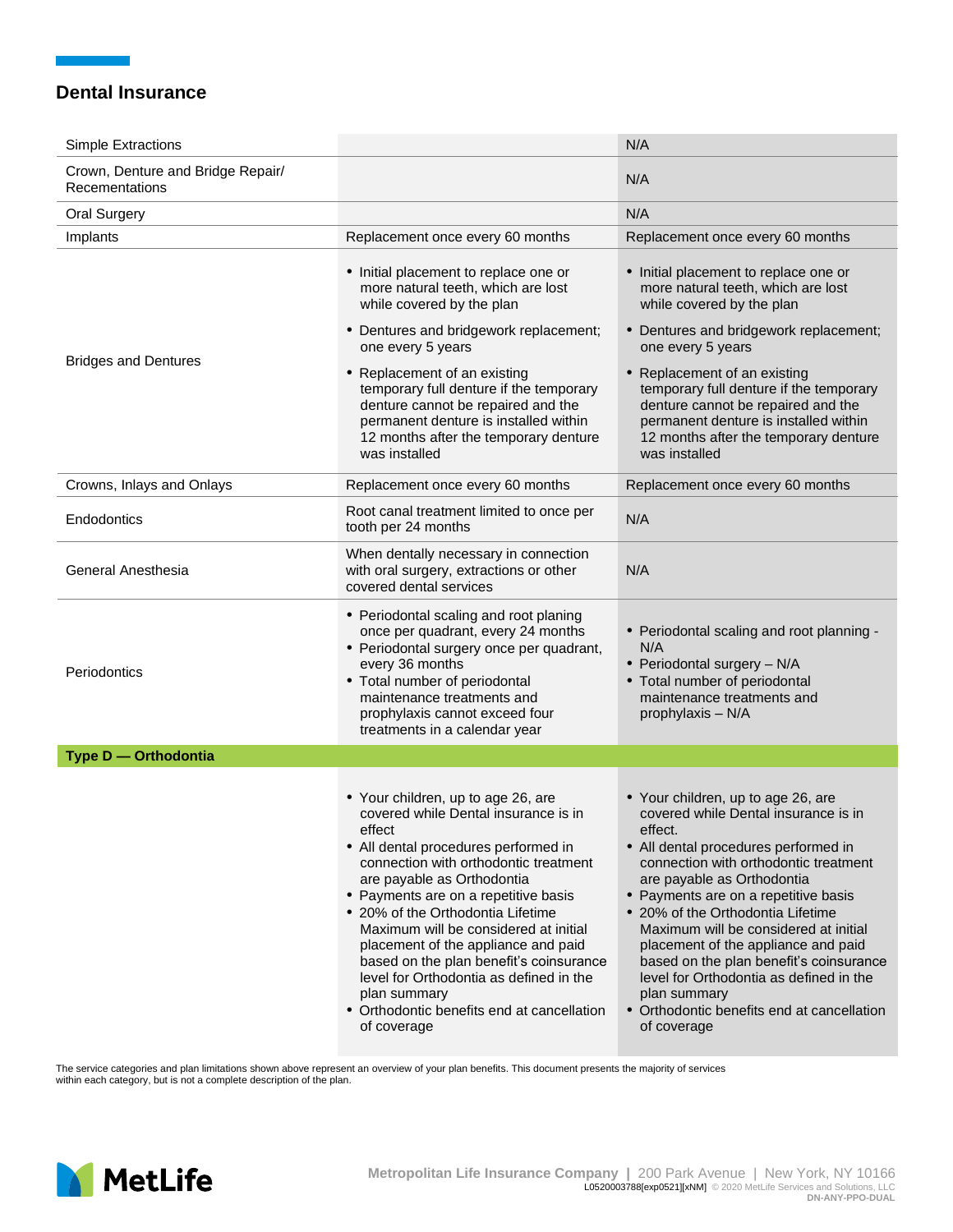### **ExclusionsThis plan does not cover the following services, treatments and supplies:**

- Services which are not Dentally Necessary, those which do not meet generally accepted standards of care for treating the particular dental condition, or which we deem experimental in nature;
- Services for which you would not be required to pay in the absence of Dental Insurance;
- Services or supplies received by you or your Dependent before the Dental Insurance starts for that person;
- Services which are primarily cosmetic (for Texas residents, see notice page section in Certificate);
- Services which are neither performed nor prescribed by a Dentist except for those services of a licensed dental hygienist which are supervised and billed by a Dentist and which are for:
	- o Scaling and polishing of teeth; or
	- o Fluoride treatments;
- Services or appliances which restore or alter occlusion or vertical dimension;
- Restoration of tooth structure damaged by attrition, abrasion or erosion;
- Restorations or appliances used for the purpose of periodontal splinting;
- Counseling or instruction about oral hygiene, plaque control, nutrition and tobacco;
- Personal supplies or devices including, but not limited to: water picks, toothbrushes, or dental floss;
- Decoration, personalization or inscription of any tooth, device, appliance, crown or other dental work;
- Missed appointments;
- Services:
	- $\circ$  Covered under any workers' compensation or occupational disease law;
	- o Covered under any employer liability law;
	- $\circ$  For which the employer of the person receiving such services is not required to pay; or
	- $\circ$  Received at a facility maintained by the Employer, labor union, mutual benefit association, or VA hospital;
- Services covered under other coverage provided by the Employer;
- Temporary or provisional restorations;
- Temporary or provisional appliances;
- Prescription drugs;
- Services for which the submitted documentation indicates a poor prognosis;
- The following when charged by the Dentist on a separate basis:
	- o Claim form completion;
	- o Infection control such as gloves, masks, and sterilization of supplies; or
	- o Local anesthesia, non-intravenous conscious sedation or analgesia such as nitrous oxide.
- Dental services arising out of accidental injury to the teeth and supporting structures, except for injuries to the teeth due to chewing or biting of food;
- Caries susceptibility tests;
- Other fixed Denture prosthetic services not described elsewhere in the certificate;
- Precision attachments, except when the precision attachment is related to implant prosthetics;
- Adjustment of a Denture made within 6 months after installation by the same Dentist who installed it;
- Fixed and removable appliances for correction of harmful habits;
- Appliances or treatment for bruxism (grinding teeth), including but not limited to occlusal guards and night guards; copay plan only
- Diagnosis and treatment of temporomandibular joint (TMJ) disorders. This exclusion does not apply to residents of Minnesota;
- Repair or replacement of an orthodontic device;
- Duplicate prosthetic devices or appliances;
- Replacement of a lost or stolen appliance, Cast Restoration, or Denture; and
- Intra and extraoral photographic

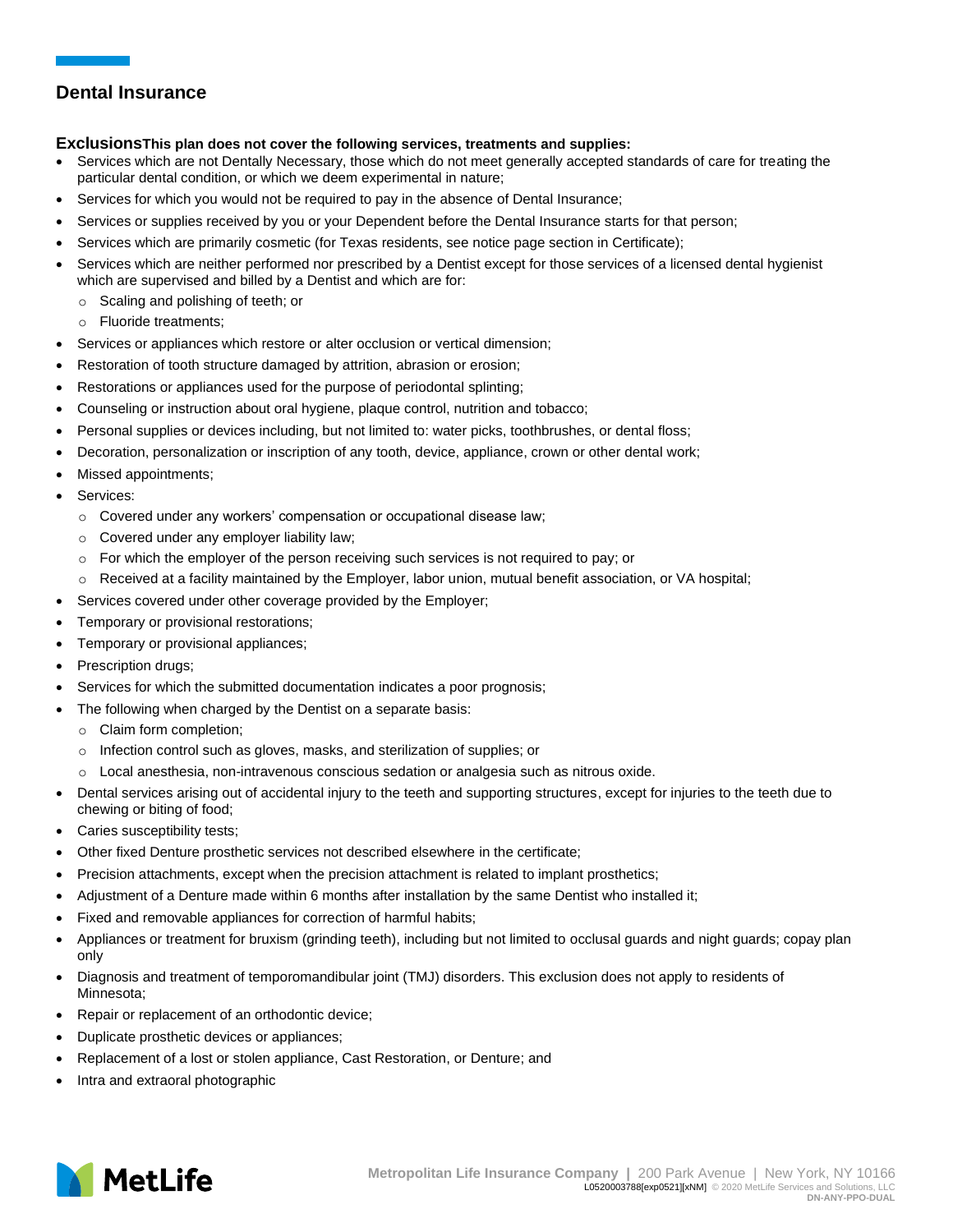## **Limitations**

**Alternate Benefits:** Where two or more professionally acceptable dental treatments for a dental condition exist, reimbursement is based on the least costly treatment alternative. If you and your dentist have agreed on a treatment that is more costly than the treatment upon which the plan benefit is based, you will be responsible for any additional payment responsibility. To avoid any misunderstandings, we suggest you discuss treatment options with your dentist before services are rendered, and obtain a pretreatment estimate of benefits prior to receiving certain high cost services such as crowns, bridges or dentures. You and your dentist will each receive an Explanation of Benefits (EOB) outlining the services provided, your plan's reimbursement for those services, and your out-of-pocket expense. Procedure charge schedules are subject to change each plan year. You can obtain an updated procedure charge schedule for your area via fax by calling 1-800-942-0854 and using the MetLife Dental Automated Information Service. Actual payments may vary from the pretreatment estimate depending upon annual maximums, plan frequency limits, deductibles and other limits applicable at time of payment.

**Cancellation/Termination of Benefits:** Coverage is provided under a group insurance policy (Policy form GPNP99) issued by Metropolitan Life Insurance Company (MetLife). Coverage terminates when your membership ceases, when your dental contributions cease or upon termination of the group policy by the Policyholder or MetLife. The group policy terminates for nonpayment of premium and may terminate if participation requirements are not met or if the Policyholder fails to perform any obligations under the policy. The following services that are in progress while coverage is in effect will be paid after the coverage ends, if the applicable installment or the treatment is finished within 31 days after individual termination of coverage: Completion of a prosthetic device, crown or root canal therapy.

Like most group benefit programs, benefit programs offered by MetLife and its affiliates contain certain exclusions, exceptions, reductions, limitations, waiting periods and terms for keeping them in force. For complete details of coverage and availability, please refer to the certificate of insurance or contact MetLife.

## **Questions & Answers**

### **Q. Who is a participating dentist?**

**A.** A participating dentist is a general dentist or specialist who has agreed to accept negotiated fees as payment in full for covered services provided to plan members. Negotiated fees typically range from 30% – 45% below the average fees charged in a dentist's community for the same or substantially similar services.†

### **Q. How do I find a participating dentist?**

- **A.** There are thousands of general dentists and specialists to choose from nationwide --so you are sure to find one that meets your needs. You can receive a list of these participating dentists online at [www.metlife.com/mybenefits](http://www.metlife.com/mybenefits) or call 1-800-942- 0854 to have a list faxed or mailed to you.
- **Q. What services are covered under this plan?**
- **A.** The certificate of insurance sets forth the covered services under the plan. Please review the enclosed plan benefits to learn more.

### **Q. May I choose a non-participating dentist?**

- **A.** Yes. You are always free to select the dentist of your choice. However, if you choose a non-participating dentist your out-ofpocket costs may be higher.
- **Q. Can my dentist apply for participation in the network?**
- **A.** Yes. If your current dentist does not participate in the network and you would like to encourage him/her to apply, ask your dentist to visit www.metdental.com, or call 1-866-PDP-NTWK for an application.†† The website and phone number are for use by dental professionals only.

### **Q. How are claims processed?**

- **A.** Dentists may submit your claims for you which means you have little or no paperwork. You can track your claims online and even receive email alerts when a claim has been processed. If you need a claim form, visit [www.metlife.com/mybenefits](http://www.metlife.com/mybenefits) or request one by calling 1-800-942-0854**Q. Can I get an estimate of what my out-of-pocket expenses will be before receiving a service?**
- **A.** Yes. You can ask for a pretreatment estimate. Your general dentist or specialist usually sends MetLife a plan for your care and requests an estimate of benefits. The estimate helps you prepare for the cost of dental services. We recommend that